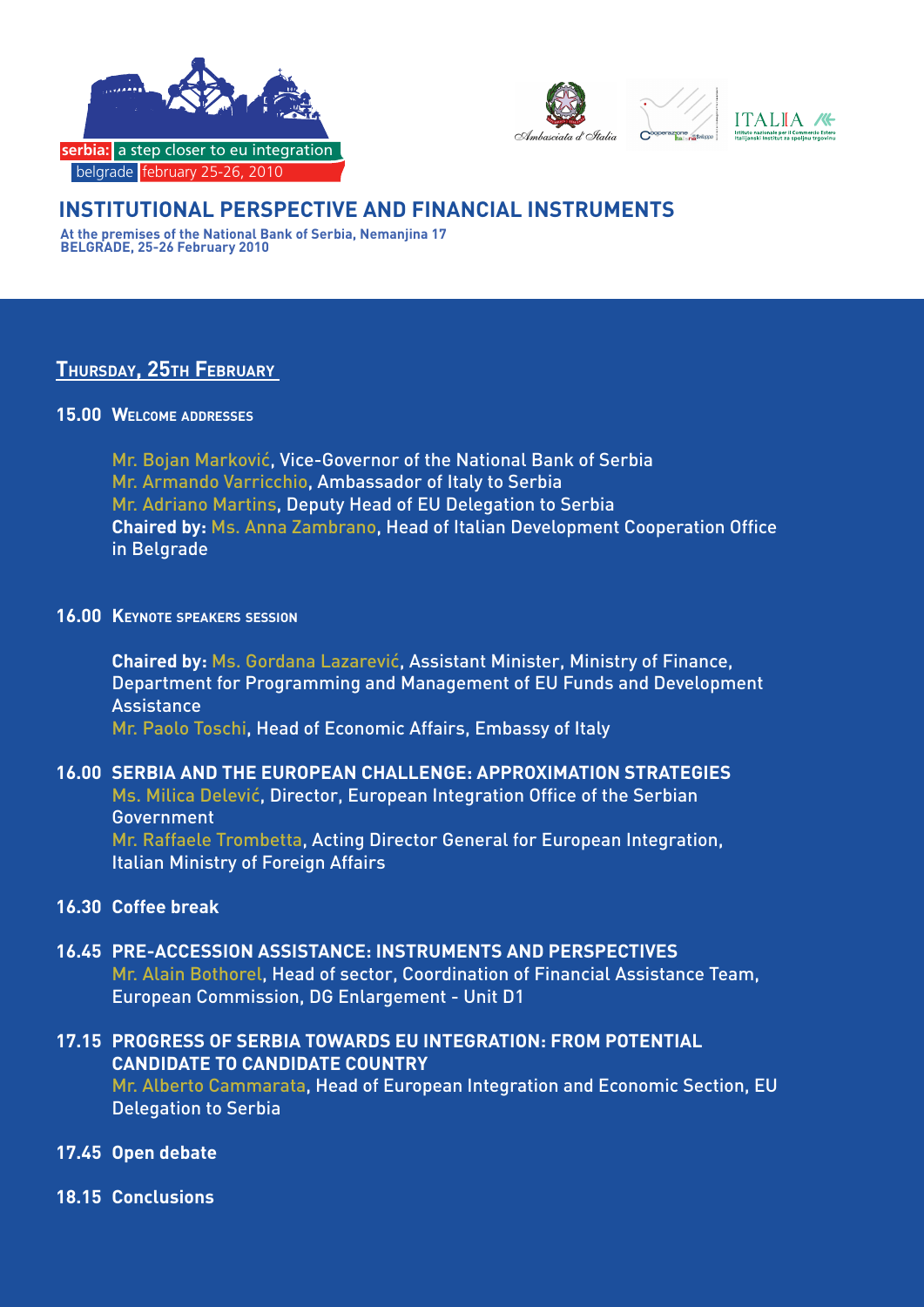



## **INSTITUTIONAL PERSPECTIVE AND FINANCIAL INSTRUMENTS**

**At the premises of the National Bank of Serbia, Nemanjina 17 BELGRADE, 25-26 February 2010**

## **Friday, 26th February**

#### **9.30 Opening session**

Mr. Božidar Đelić, Deputy Prime Minister for EU Integration, Republic of Serbia Prof. Gianni De Michelis, President of IPALMO and Former Minister of Foreign Affairs of **Italy** 

#### **10.15 Working session**

**Chaired by:** Mr. Fabio Corsi, Italian Trade Commissioner, ICE Belgrade Mr. Srđan Majstorović, Deputy Director, European Integration Office of the Serbian Government

## **10.15 IPA ASSISTANCE: COMPONENTS III AND IV**

Mr. Dimitrije Tmušić, Programme and Coordination Manager, EU Delegation to Serbia Mr. Ognjen Mirić, Coordinator for EU Funds - Office of the Deputy Prime Minister for the European Integration

## **11.00 DIS – DECENTRALIZED IMPLEMENTATION SYSTEM: FUTURE PROCEDURES FOR ECONOMIC OPERATORS**

Ms. Tanja Knežević Cincar, Programme Manager, EU Delegation to Serbia

## **11.30 TWINNING IPA PROGRAMMES**

Mr. Dimitrije Tmušić, Programme and Coordination Manager, EU Delegation to Serbia

- **12.00 Open debate**
- **12.30 Conclusions**
- **13.00 Lunch break**